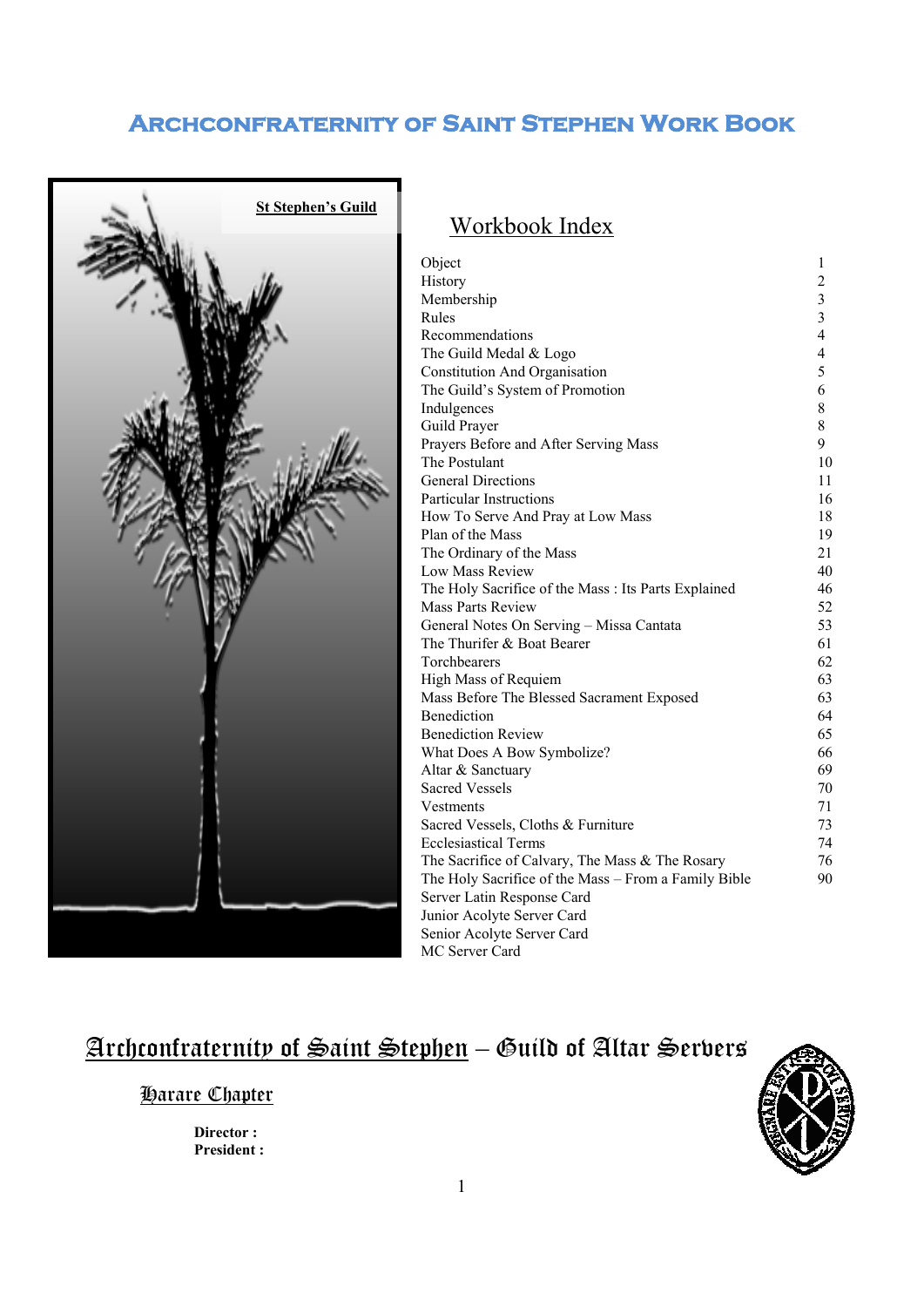**Guild of Altar Servers** 

### **Under the Patronage of Saint Stephen, Deacon and Martyr**

### **WORKBOOK**

### **Object**

The object of the Guild is the *sanctification of the Altar Server* by *teaching him that to serve in the Sanctuary is a great religious privilege*, by *instructing him the manner of* 

*observing the rites and ceremonies of the Church according to the rubrics and to the decrees of the Sacred Congregation of Rites* and the interpretations of the most generally accepted authorities, and by *encouraging him to understand the meaning and the purpose of the ceremonies in which he takes part*.

What is the object of the Guild? ………………………………………………………………………………………………...

…………………………………………………………………………………………………………………………………...

What are the three methods by which the sanctification of the Altar Server is to be achieved?

a…………………………………………………………………………………………………………………………………. ………………………………………………………………………………………………………………………………….. b…………………………………………………………………………………………………………………………………

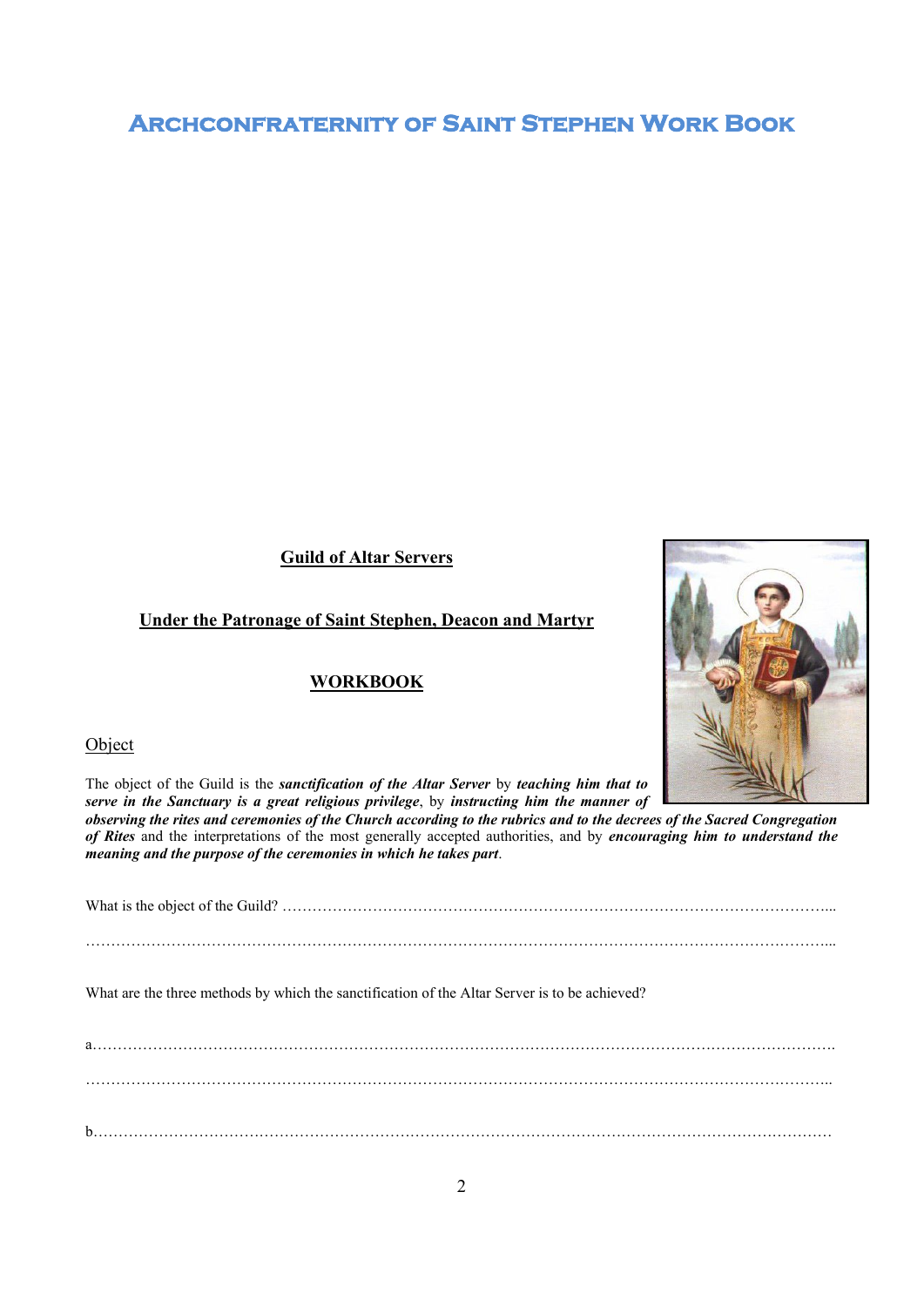…………………………………………………………………………………………………………………………………. c…………………………………………………………………………………………………………… ……………………………………………………………………………………………………………..

#### **What is the Archconfraternity of Saint Stephen?**

A confraternity is a sort of club, or society, for people who are interested in the same things and want to do these together. The Church uses the word 'confraternity' as the official name for societies set up in a parish. We often use another, easier, word instead of 'confraternity' - Guild.

An archconfraternity is a guild, which has been given special power by the Church authorities in Rome. It has special privileges. Because it is an archconfraternity it can allow other guilds to share in those privileges.

That is what the Guild of Saint Stephen is. The main Archconfraternity is based on Westminster Cathedral, in London. It has many Guilds in parishes in Great Britain and elsewhere affiliated to it. Strictly speaking, only the Guild at Westminster Cathedral should call itself Archconfraternity, but parish Guilds call themselves branches of the Archconfraternity.

#### **History**

The Guild was formed in *March 1905*, by *Father Hamilton MacDonald*, *chaplain to the Sacred Heart Convent*, *Hammersmith (London)* by *permission of the Archbishop of Westminster, the late Cardinal Bourne*, and it was blessed by His Holiness *Pope Pius X* in the following *November, 1905*.

On *4th December, 1906*, the Holy Father erected the Guild into an archconfraternity *prima primaria having the power to affiliate to itself other similar Guilds* outside the Archdiocese of Westminster in the British Isles.

On *19th February, 1934*, His Holiness *Pope Pius XI* extended this privilege throughout the British Empire.

During World War I (1914 - 1918), most of the senior members of the Guild were drafted, and consequently the Guild declined in England existing in only a couple of active chapters. After World War I, Fr MacDonald worked tenaciously to re-establish the Guild, and by the time of his death in 1933, the Guild was firmly established despite the drafts of World War II (1939 – 1945).

In 1955, the Guild celebrated its golden anniversary by organizing a pilgrimage to Rome. During an audience with Pope Pius XII, it was recommended and urged upon the Guild members by this venerable pope to adopt *Saint Pius X* (whom Pius XII had canonized shortly before), who had blessed, enriched and expanded the apostolate of the Guild from its beginning, as a secondary patron. This suggestion was immediately adopted by the Guild.

In 1981, in Rockdale, Australia, Fr Danien Carlile started a chapter of the Guild. In 1985, Archbishop Lefebvre came into contact with the Guild, and was so impressed that he made special mention of it during the General Chapter of the Society of Saint Pius X. In 1994 Fr Peter Scott introduced the Guild to the United State. Today the Guild's Headquarters are in Kansas City. In 2001 the Guild was re-introduced into England, and in *2004* it was introduced into Zimbabwe by Fr Gendron.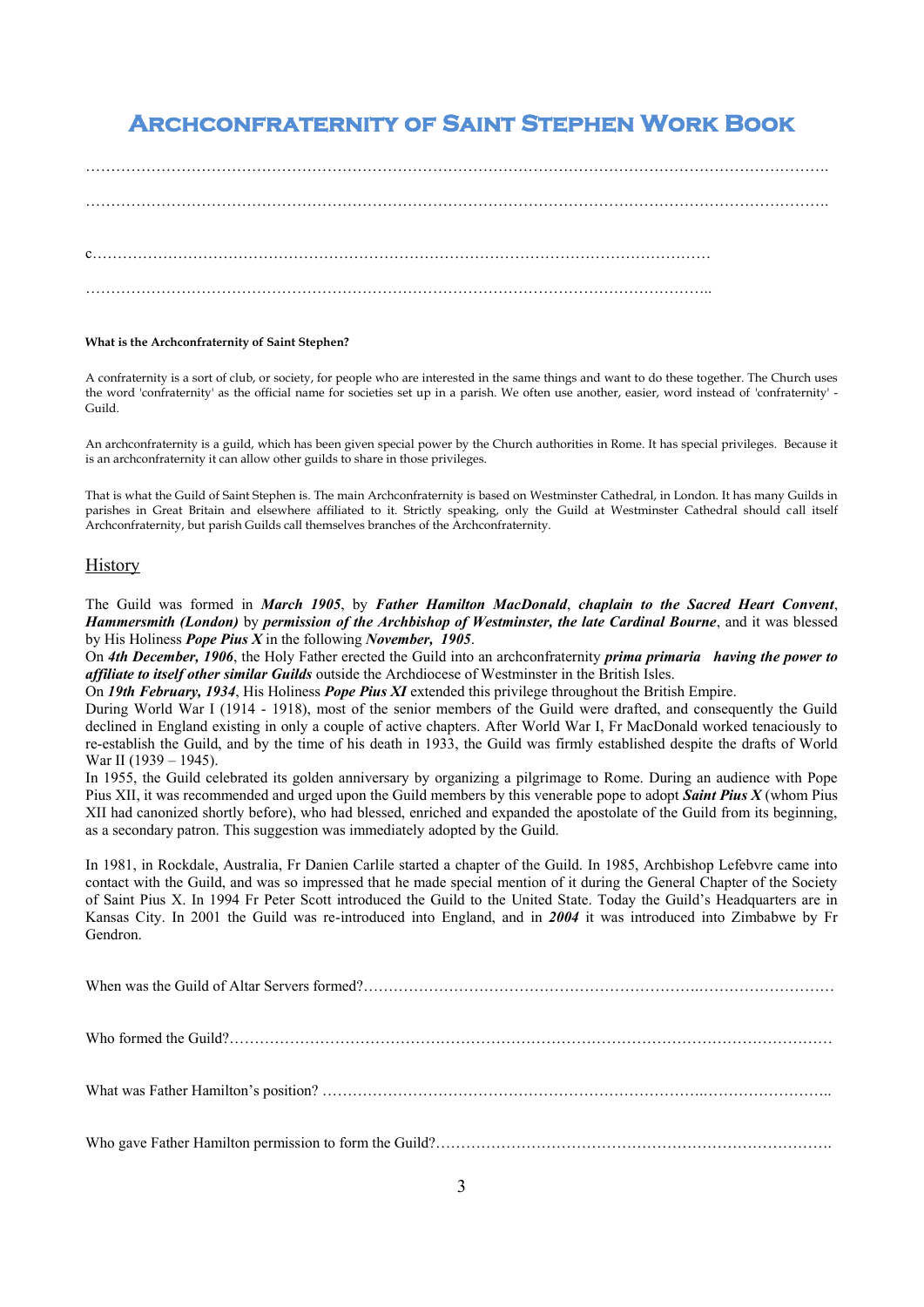| Membership<br>Membership of the Guild is open to any boy or man, without any limit of age, who can serve Mass, and who has shown<br>proof of a desire to conform to the object of the Guild. It is recommended that a server after admission to the Sanctuary<br>serve at least six months before being admitted to membership of the Guild. The local Director of the church decides<br>whether a candidate is eligible, and is empowered to perform the ceremony of enrollment according to the form prescribed<br>on page 61 (below) and to invest the server with the Guild medal. The medal and cord, and also the Guild handbook, may<br>be obtained from the General Secretariate. |
|-------------------------------------------------------------------------------------------------------------------------------------------------------------------------------------------------------------------------------------------------------------------------------------------------------------------------------------------------------------------------------------------------------------------------------------------------------------------------------------------------------------------------------------------------------------------------------------------------------------------------------------------------------------------------------------------|
|                                                                                                                                                                                                                                                                                                                                                                                                                                                                                                                                                                                                                                                                                           |
|                                                                                                                                                                                                                                                                                                                                                                                                                                                                                                                                                                                                                                                                                           |
|                                                                                                                                                                                                                                                                                                                                                                                                                                                                                                                                                                                                                                                                                           |
|                                                                                                                                                                                                                                                                                                                                                                                                                                                                                                                                                                                                                                                                                           |
|                                                                                                                                                                                                                                                                                                                                                                                                                                                                                                                                                                                                                                                                                           |
|                                                                                                                                                                                                                                                                                                                                                                                                                                                                                                                                                                                                                                                                                           |
|                                                                                                                                                                                                                                                                                                                                                                                                                                                                                                                                                                                                                                                                                           |

### Rules

Every member on enrollment promises to observe the following rules :

- *1. To serve at the Altar reverently, intelligently and punctually.*
- *2. To make short acts of preparation before, and of thanksgiving after, serving Mass.*
- *3. To observe silence in the sacristy, and great reverence in the Sanctuary.*
- *4. To recite daily the Guild prayer.*

Postulants and members are recommended to receive Holy Communion *as often as possible*, particularly when serving Mass. Enrolled members should always wear the *Guild medal* when serving.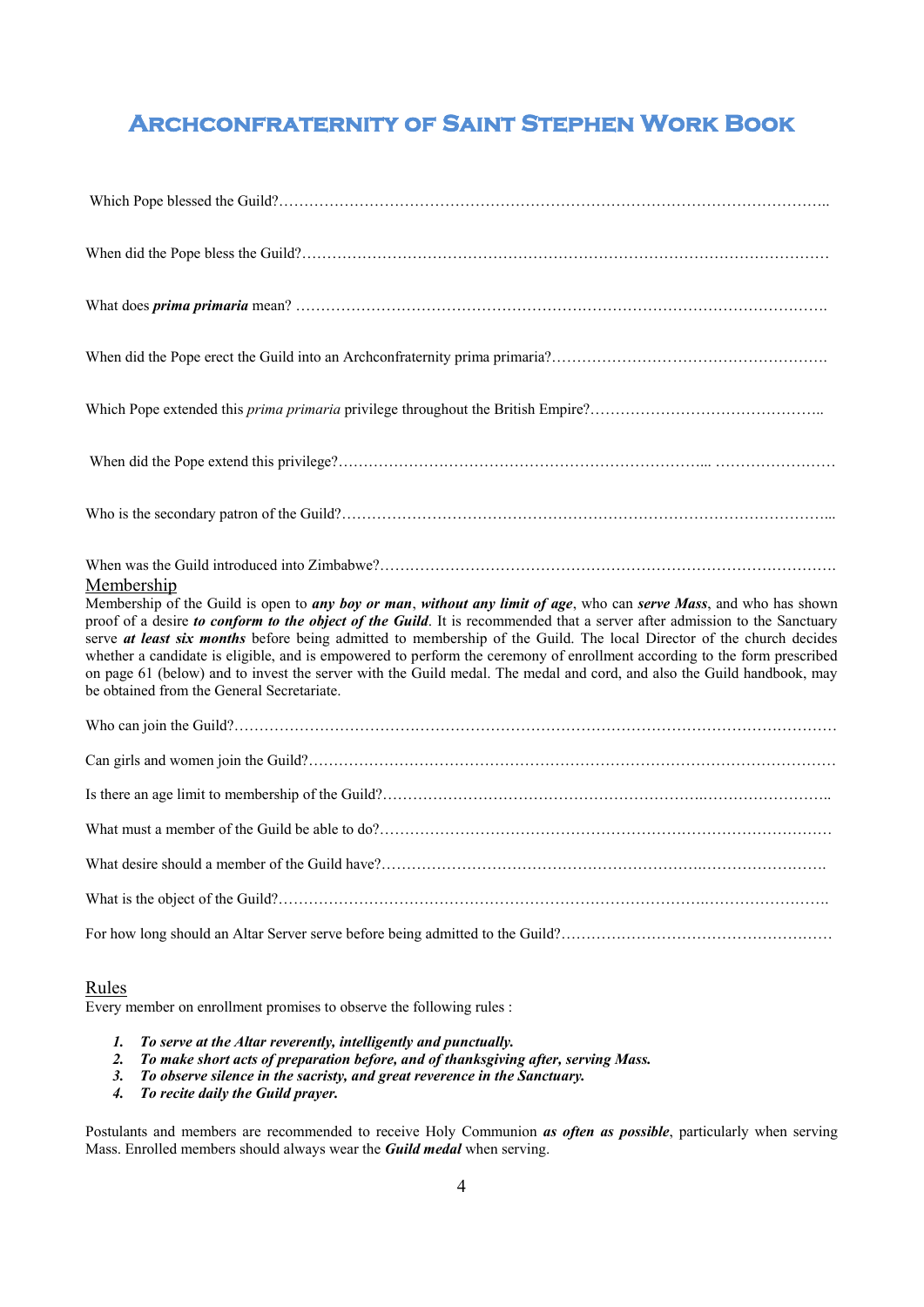Unless taking part in the ceremonies, members are recommended always to *use a missal* when assisting at Mass.

#### What are the four rules of the Guild?

| Recommendations |
|-----------------|

- Be ready to serve at every opportunity, yet making sure that your fellow servers have an equal chance.
- Take part in all services as fully as possible, by paying careful attention to everything that is being said or done and by joining in the prayers, responses and hymns - and especially by receiving Holy Communion at Mass.
- Avoid doing anything, which might distract the attention of the people. Do not fidget or look around, or stare at the people in the church.
- Carry out the ceremonies calmly and without drawing too much attention to yourself, and remember that you are part of a team.
- Be in good time before services so that you can prepare properly.
- See that you are suitably dressed for serving (especially footwear) and that your alb is clean.
- Wear the Guild medal on all occasions when serving.
- Do your best to attend Guild meetings and festivals so as to get to know other servers, especially those from other parishes.
- Pay attention to personal cleanliness and tidiness.

### **The Guild Promise**

I offer myself to God almighty, to blessed Mary, our Mother and to our holy patron, Saint Stephen. And I promise to do my best to serve regularly with reverence and understanding, for the glory of God, the service of his Church, and my own eternal salvation.

The Guild Medal & Logo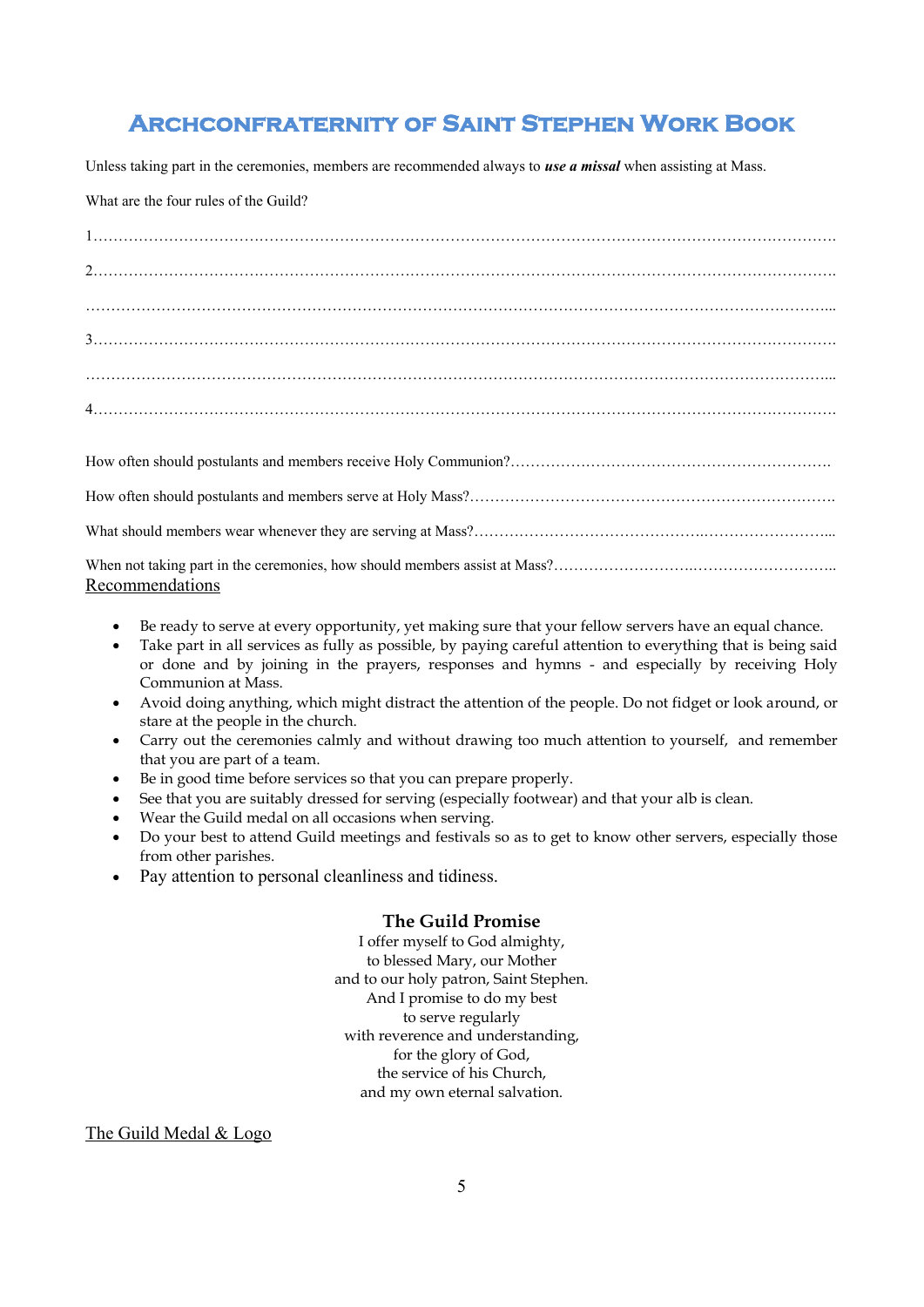#### **CUI SERVIRE REGNARE EST** : *"He Who Serves Reigns"* or *"To Serve is To Reign"*

This is the motto of the Guild. It is in imitation of Our Lord, Who did not come to be served, but to serve. Blessed is he who serves the Lord at His Holy Altar.

**Crown of Martyrdom** : One of the symbols attributed to the Martyrs. It is the crowning triumph of giving one's life completely to Christ. Saint Stephen has the distinction of being the Protomartyr, or the first martyr to shed his blood and die for Christ and His Kingdom.

**Twin Set of Palms** : The Palm of Martyrdom is another symbol attributed to the Martyrs. The palm symbolizes the triumph of the spirit over the flesh in the earthly battle for eternal salvation.

**CHI – RHO** : An ancient monogram for the name of Christ, which combines the Greek letters X and P. It was the symbol of victory that Christ revealed to Constantine : "*In hoc signo vincere*." "**In this sign you shall conquer**."

- In the centre the letters XP are the first two letters of the name 'Christ' in Greek.
- At the top is the crown of victory given by God to everyone who overcomes evil, especially those who die for him.
- At the bottom are the palm branches, traditional signs of martyrs who died for Christ.
- Around the edge are the Latin words of the Guild motto:

#### **CUI SERVIRE REGNARE EST. TO SERVE CHRIST IS TO REIGN.**

Draw the Saint Stephen Guild Medal and label all its main features

### Constitution And Organisation

The Archconfraternity is divided into *local chapters*. At the head of the chapter is the *Director*, who is *a priest*. The Director oversees the whole chapter, leads the regular meetings, and enrolls the members into the Guild. *The Director* should appoint a lay President of that Chapter, who directs *meetings and practices* in his absence. The President should be a server who knows the *serving rubrics* thoroughly, has the ability to *coordinate the other servers* and is capable of *serving as Master of Ceremonies* for the more complicated ceremonies of the Church. The President is responsible for *preparing the regular serving schedule* and should also directly *oversee the servers in their training* and in *their observance of the Guild rules*.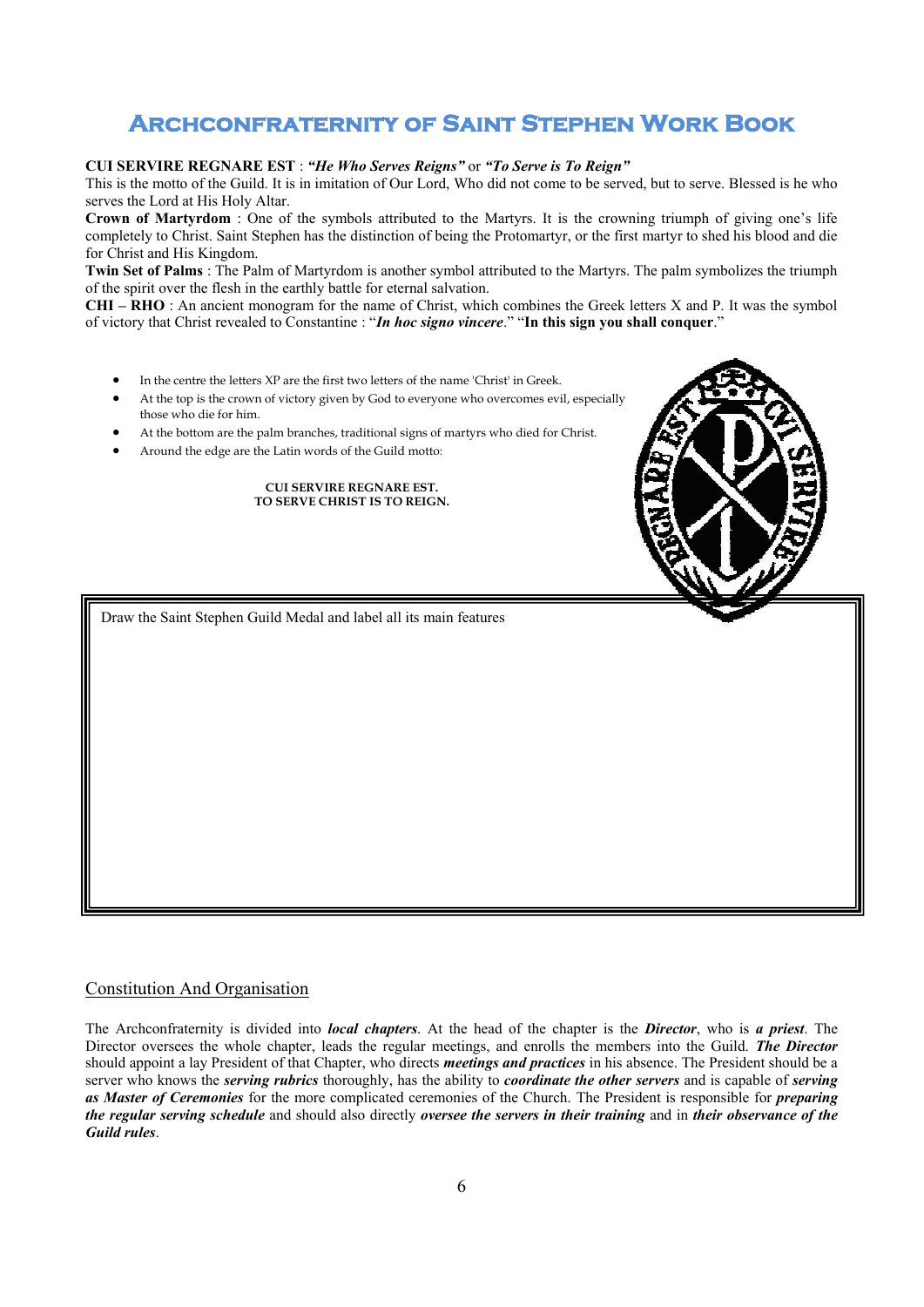What are some of the functions of the President?

| The Guild's System of Promotion |
|---------------------------------|

The serving ranks within the Archconfraternity

*Postulant*. The Postulant is one who has the desire *to join the Guild*. He begins learning his *Latin responses* and the *movements for Torchbearer at High Mass* and *2nd Acolyte at Low Mass*. The probation period is dependent upon the individual server's ability, though six months may be recommendable. When he has been admitted and enrolled into the Guild, he is done so as a *Junior Acolyte*.

*Junior Acolyte*. The requirements for having the rank of Junior Acolyte as follows : He must have his **Latin responses mastered**, know in detail how to serve as *Torchbearer at High Mass* and *2nd Acolyte at Low Mass* and must have successfully passed a test regarding these positions. The Junior Acolyte wears a *plain red cord with a pewter medal* and upon enrollment is presented with a certificate of enrollment.

*Senior Acolyte*. The Senior Acolyte must know how to serve in detail *Low Mass by himself*, as well as the position of *1st and 2nd Acolyte and Thurifer at High Mass* and must have passed a test regarding these positions. The Senior Acolyte trades the plain cord for *a red cord with tassels*, but retains the *pewter medal*.

*Master of Ceremonies*. The MC must have proven his *reliability* as well as his fidelity to the rule of *punctuality*, *intelligence* and *reverence* while serving, must have a thorough knowledge of *all the serving positions at Low Mass and High Mass* and must have passed a test regarding the position of MC at High Mass. The MC trades his pewter medal for a *gold medal*, and retains the *red cord with tassels*.

*President*. The President wears a tow-tone, *gold and black medal* with *the red cord and tassels*.

What does the Postulant desire?…………………………………………………………………………...

What are the three main things that the Postulant begins to learn?

1……………………………………………………………………………………………………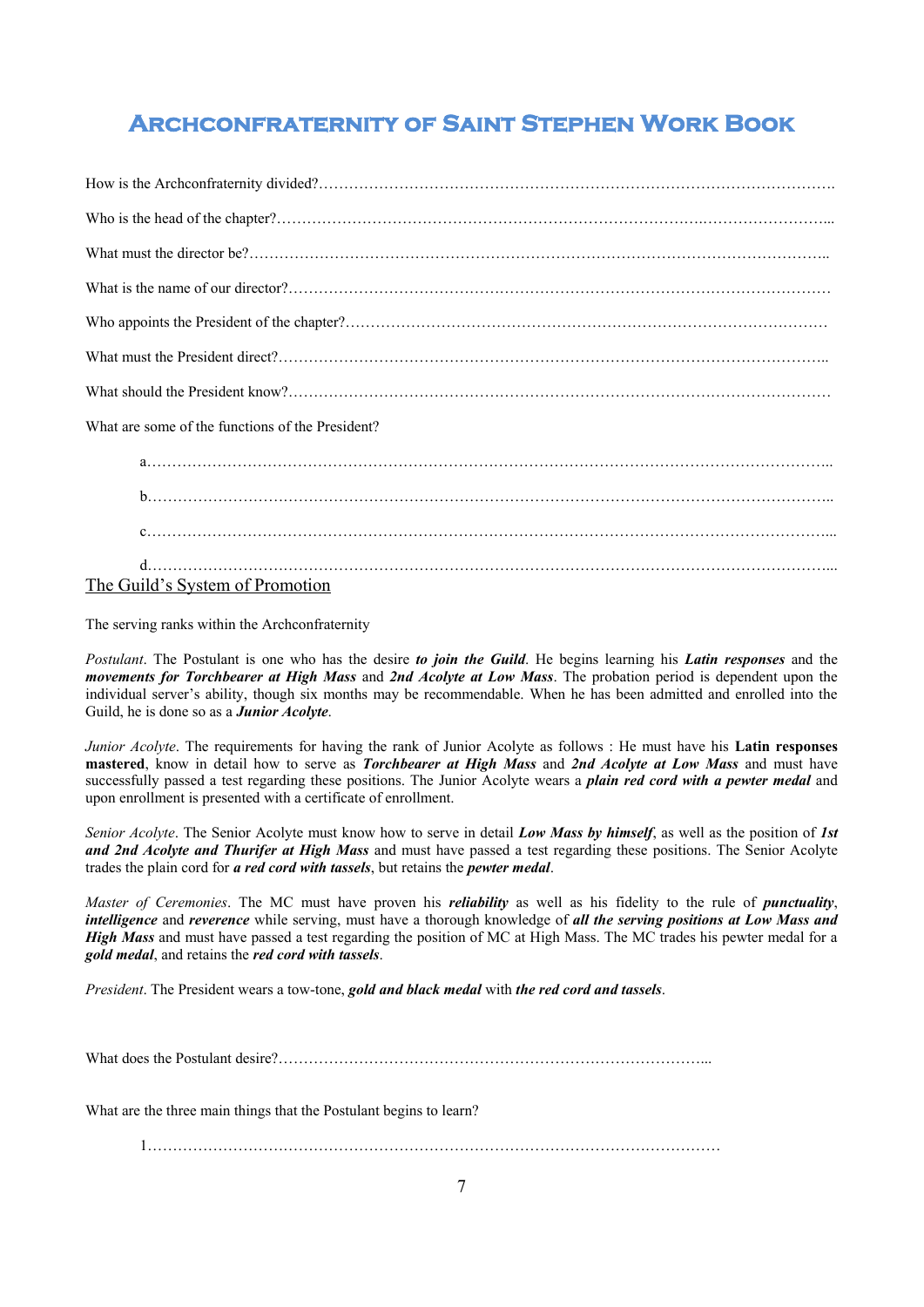| When the Postulant has been admitted and enrolled into the Guild what rank does he hold? |
|------------------------------------------------------------------------------------------|
| What are the three main things that a Junior Acolyte must know?                          |
|                                                                                          |
|                                                                                          |
|                                                                                          |
|                                                                                          |
| What are the four serving positions that a Senior Acolyte must know?                     |
|                                                                                          |
|                                                                                          |
|                                                                                          |
|                                                                                          |
|                                                                                          |
|                                                                                          |
| What four qualities should the Master of Ceremonies try to develop?                      |
|                                                                                          |
|                                                                                          |
|                                                                                          |
|                                                                                          |
|                                                                                          |
|                                                                                          |
|                                                                                          |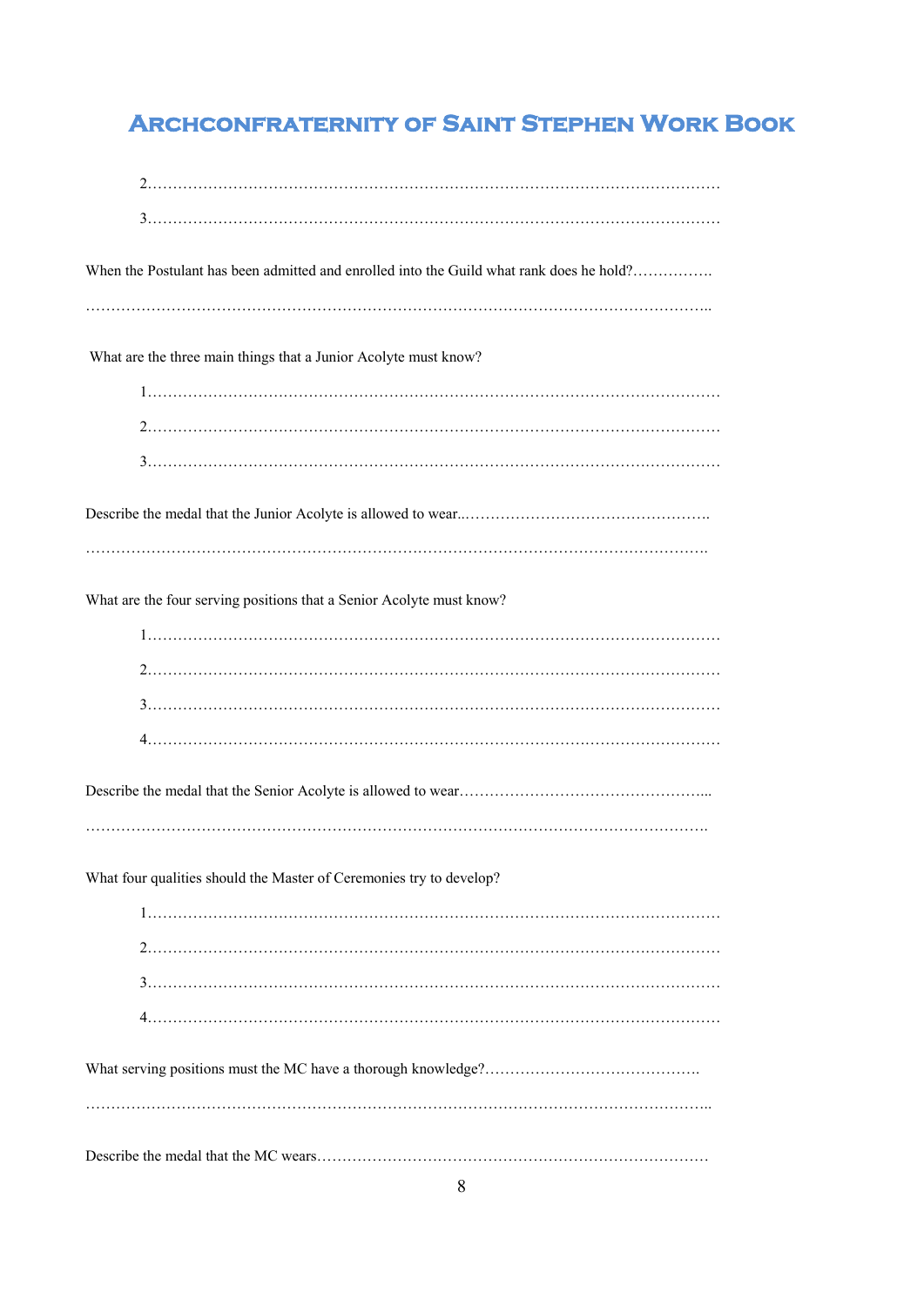$\mathcal{L}_{\mathcal{M}}$  , and the contract of the contract of the contract of the contract of the contract of the contract of the contract of the contract of the contract of the contract of the contract of the contract of the cont

Describe the medal that the President wears………………………………………………………………

……………………………………………………………………………………………………………..

### **Indulgences**

With the object of increasing the fervor and devotion of the members of the Guild, the Holy Father, on 22nd May 1906, granted the following indulgences:

#### *1. Three Plenary Indulgences*

- *a. On the day of admission*
- *b. On the patronal feast of the Guild, 26th December*
- *c. At the hour of death*
- *2. An Indulgence of Seven Years & Even Quarantines (40 Days) on each of the following feasts: a. Saint John, Apostle and Evangelist, 27th December*
	- *b. Saint Joseph, 19th March*
	- *c. Saints Peter and Paul, 29th June*
	- *d. Saint Michael, 29th September*

An Indulgence of 300 Days every time a member before serving Mass recites the prayer: Direct, we beseech Thee, O Lord, our actions……..

In England and Wales an Indulgence of 200 Days may also be gained every time a server recites the Guild prayer: O God, Who dost graciously accept the ministry of Thy servants........

When can members of the Guild gain a plenary indulgence?

1…………………………………………………………………………………………………… 2…………………………………………………………………………………………………… 3……………………………………………………………………………………………………

For members of the guild, what feast days have plenary indulgences attached to them?

1……………………………………………………………………………………………………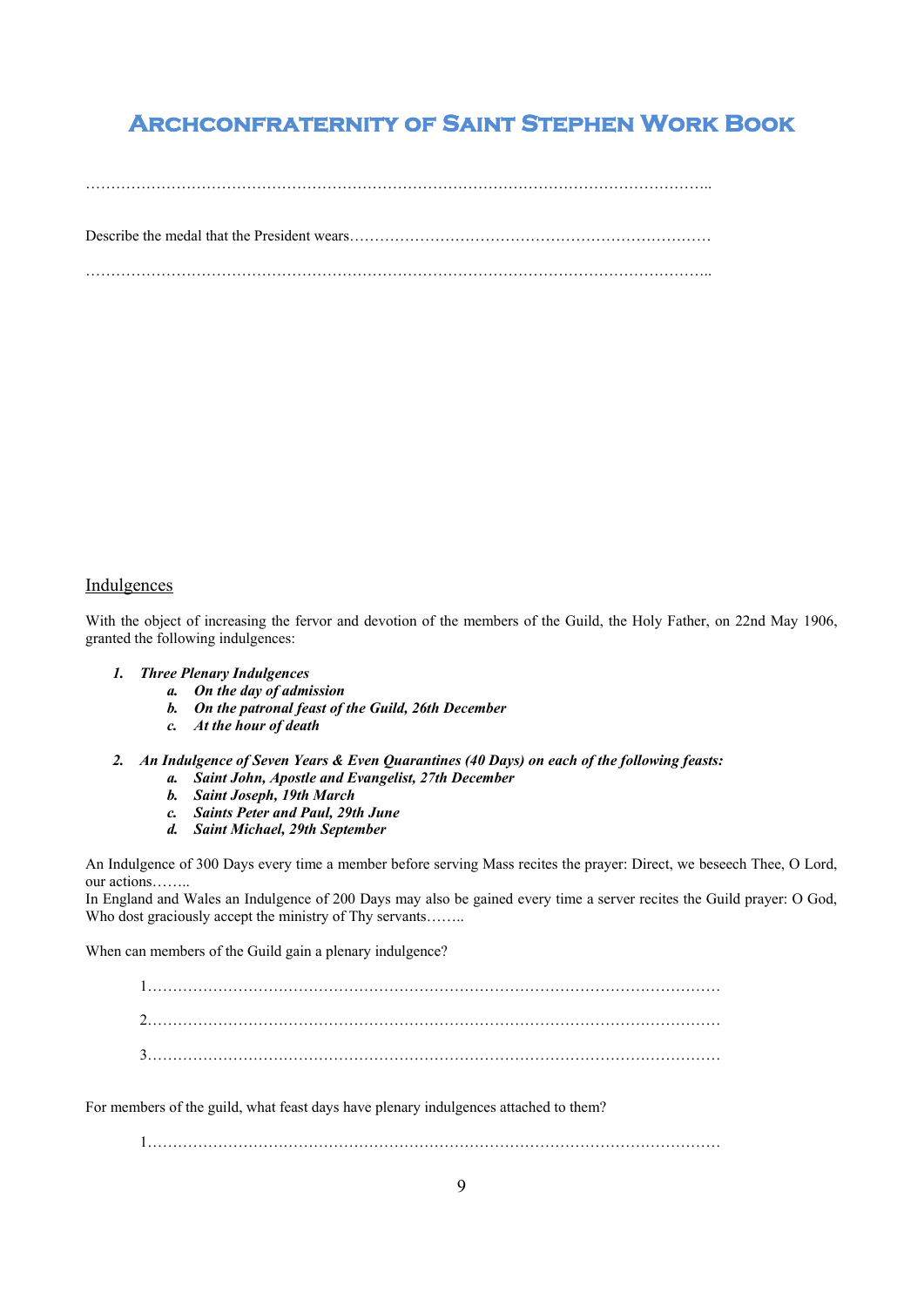2…………………………………………………………………………………………………… 3…………………………………………………………………………………………………… 4……………………………………………………………………………………………………

### Guild Prayer (To be recited daily)

**O God, Who dost graciously accept the ministry of Thy servants and allow us to share in the service of Thine Altar: grant that, whilst in serving Thee we follow the example of our Patron, Saint Stephen, the first Martyr, we may, like him, come to see Thy Son standing at the right hand of Thy Majesty, and so enter into the Kingdom of Our Lord and Saviour, Jesus Christ, Who livest and reignest with Thee in the unity of the Holy Ghost, God, world without end. Amen.**

**Hail Mary, full of grace, the Lord is with thee. Blessed art thou amongst women, and blessed is the fruit of thy womb, Jesus. Holy Mary, Mother of God, pray for us sinners, now and at the hour of our death. Amen**

**V. Saint Stephen**

**R. Pray for us**

**V. Saint Pius X**

**S. Pray for us**

### **Prayers Before Serving Mass**

In the name of the Father, and of the Son, and of the Holy Ghost, Amen.

**Come, O Holy Ghost**, fill the hearts of Thy faithful, and kindle in them the fire of Thy love.

V. Send forth Thy Spirit and they shall be created.

R. And Thou shalt renew the face of the earth.

*Let us pray*

O God, Who didst teach the hearts of the faithful by the light of the Holy Ghost, grant that, by the gift of the same Spirit, we may be truly wise, and ever rejoice in His consolation. Through Christ Our Lord. Amen.

**O God**, Who dost graciously accept the ministry of Thy servants and allow us to share in the service of Thine Altar: grant that, whilst in serving Thee we follow the example of our Patron, Saint Stephen, the first Martyr, we may, like him, come to see Thy Son standing at the right hand of Thy Majesty, and so enter into the Kingdom of Our Lord and Saviour, Jesus Christ, Who livest and reignest with Thee in the unity of the Holy Ghost, God, world without end. Amen.

**Direct**, we beseech Thee, O Lord, our actions by Thy inspiration, and further them by Thy continual help; that every prayer and work of ours may always begin from Thee, and through Thee be likewise ended. Amen.

**Hail Mary**, full of grace, the Lord is with thee. Blessed art thou amongst women, and blessed is the fruit of thy womb, Jesus. Holy Mary, Mother of God, pray for us sinners, now and at the hour of our death. Amen

| V | Saint Stephen | Pray for us |
|---|---------------|-------------|
| V | Saint Pius X  | Pray for us |

### **Prayer After Serving Mass**

Our Father…/ Hail Mary…/Glory Be…

#### **Anima Christi**

Anima Christi, Sanctifica me. Corpus Christi, salva me. Sanguis Christi, inebria me. Aqua lateris Christi, lava me. Passio Christi, conforta me. O bone Jesu, exaudi me. Intra tua vulnera absconde me. 10 Blood of Christ, inebriate me. Soul of Christ, sanctify me. Body of Christ, save me Water from the side of Christ, wash me. Passion of Christ, strengthen me. O Good Jesus, hear me. Within Thy wounds hide me.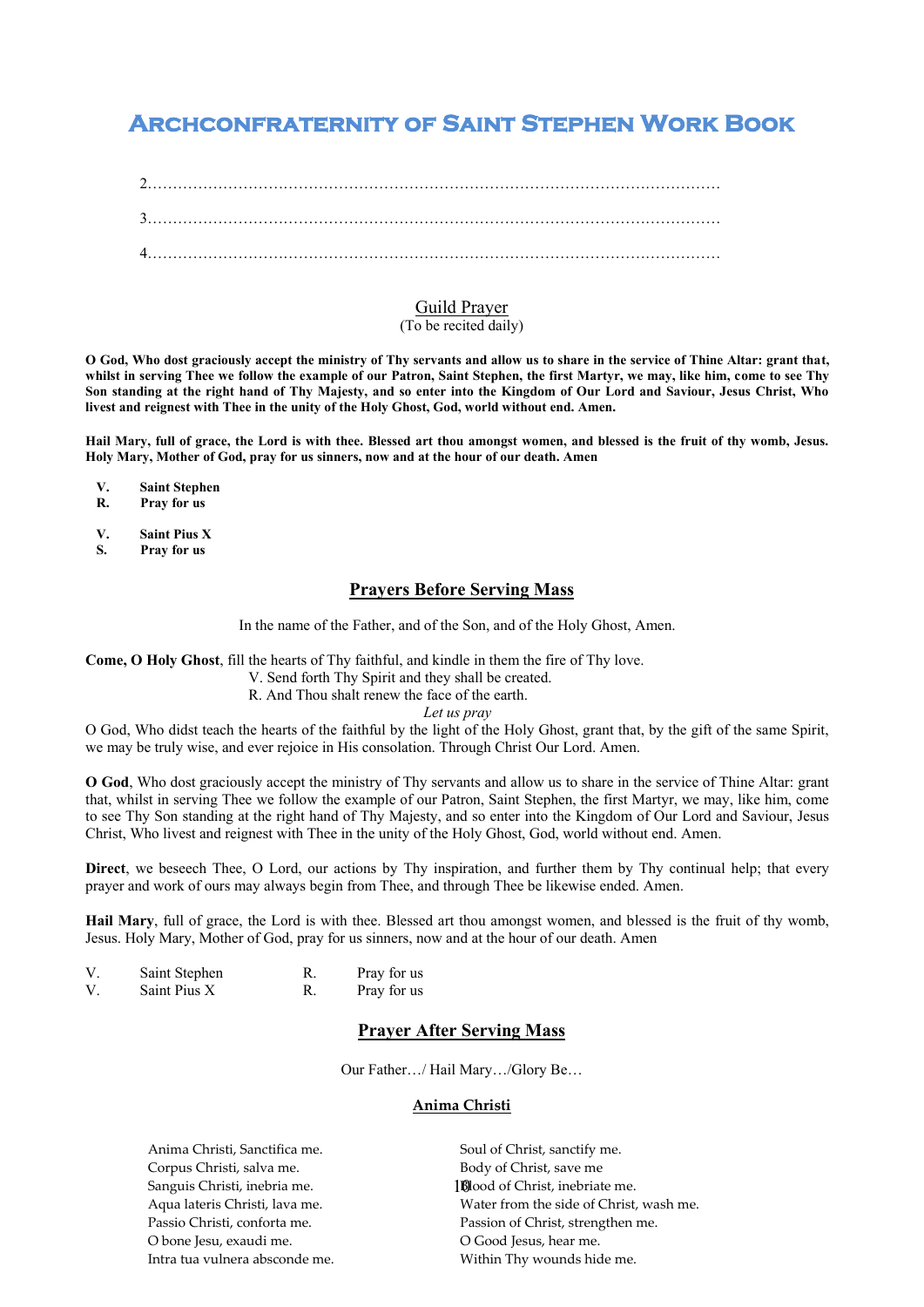#### **Prayer before the Crucifix**

**Behold, O kind and most sweet Jesus**, I cast myself on my knees in Thy sight, and with the most fervent desire of my soul, I pray and beseech Thee that Thou wouldst impress upon my heart lively sentiments of faith, hope and charity, with true contrition for my sins, and a firm purpose of amendment, whilst with deep affection and grief of soul, I ponder within myself and mentally contemplate Thy five wounds; having before eyes the words which David the prophet put on Thy lips concerning Thee: "They have pierced My hand and My feet; they have numbered all My bones."



#### The Postulant

**To serve at the altar**….. is next to the Priesthood the highest privilege which a layman can enjoy.

FIRST THOUGHTS. "No ministry, except that of those who by ordination are set apart for the service of the altar," wrote the late Cardinal Bourne in his preface to the first edition of this handbook, "deserves greater thought and consideration than the duty entrusted to those laymen and youths who have the office of assisting the priest of God in the discharge of their sacred functions." Willingly you have come forward to take up this exalted office, to enjoy the privilege which Holy Mother Church grants you of wearing the sacred dress of a cleric, namely, cassock and cotta (surplice), and of performing duties in the Sanctuary for which originally men were set apart from others by tonsure and minor orders. Your first impulse is a generous one. You value this high privilege and you feel a secret joy at giving yourself to it. You are going to be often in a holy place, performing sacred duties, and you will appear very publicly in the sight of all the congregation. To fulfill such an office worthily you will need *to be holy in your own life*, and *edifying always in the sight of other people*. Your great help will be *Prayer, Holy Mass* and the *Sacraments*.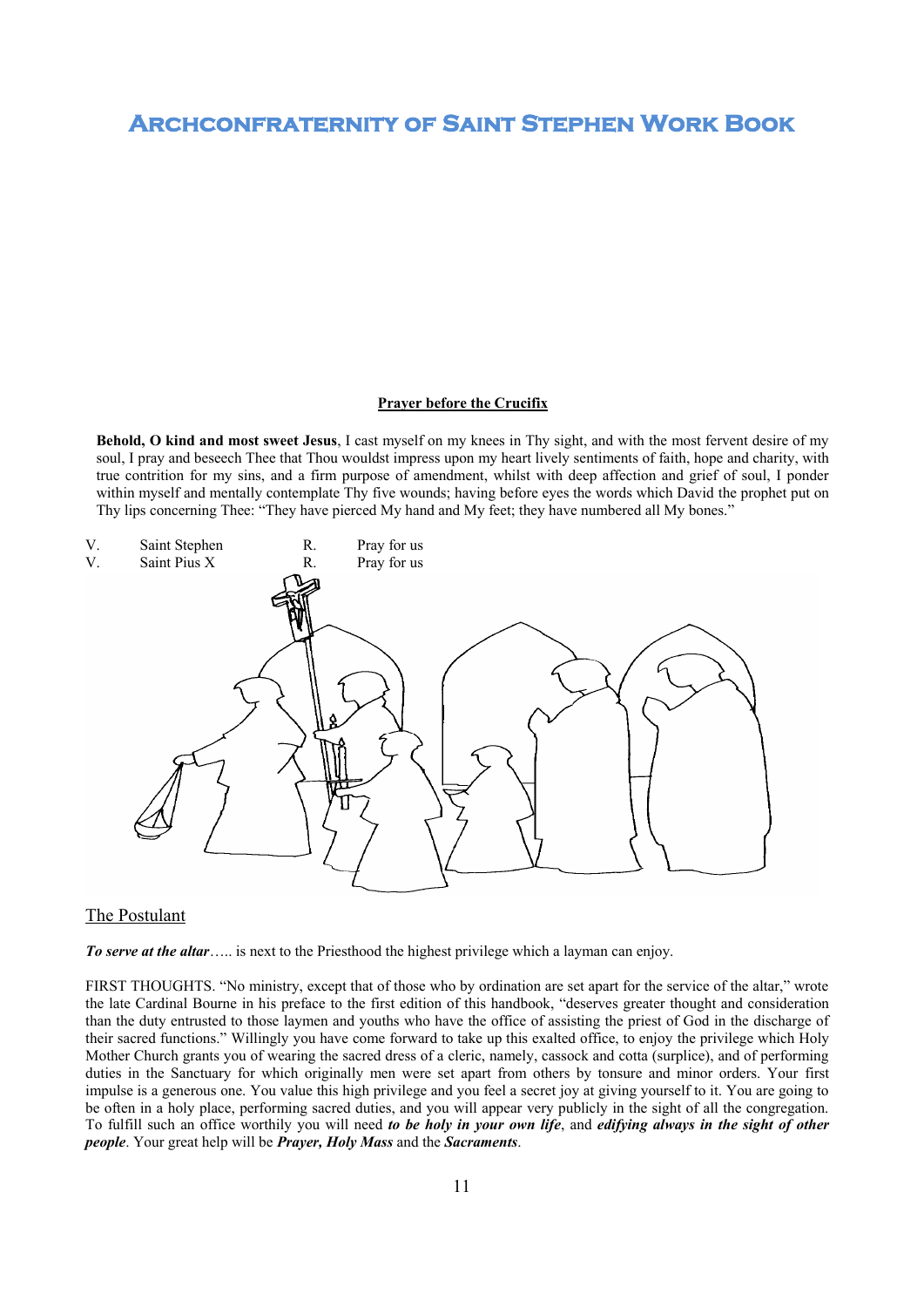What is the highest privilege that a layman can enjoy?………………………………………………………………………

………………………………………………………………………………………………………………………………….

What will you need to be to fulfill the office of server worthily?

| n |  |  |
|---|--|--|

What will be your three sources of help?

### **General Directions**

All actions should be done *deliberately*, *thoroughly* and *without hurry*, but *not slowly*. All words should be spoken *audibly*, *each syllable articulated*, *every sentence reverently pronounced*.

How should all your actions be carried out?

How should all words be spoken?

*The Hands*, when serving, should be *held together on the breast, palm to palm, with the fingers extended and close together pointing upwards, the thumbs being crossed right over left*. When one hand is being used, the other should *lie with the open palm upon the breast*. When not employed the hands may be *held merely folded together right over left against the front of the body at the height of the elbows*.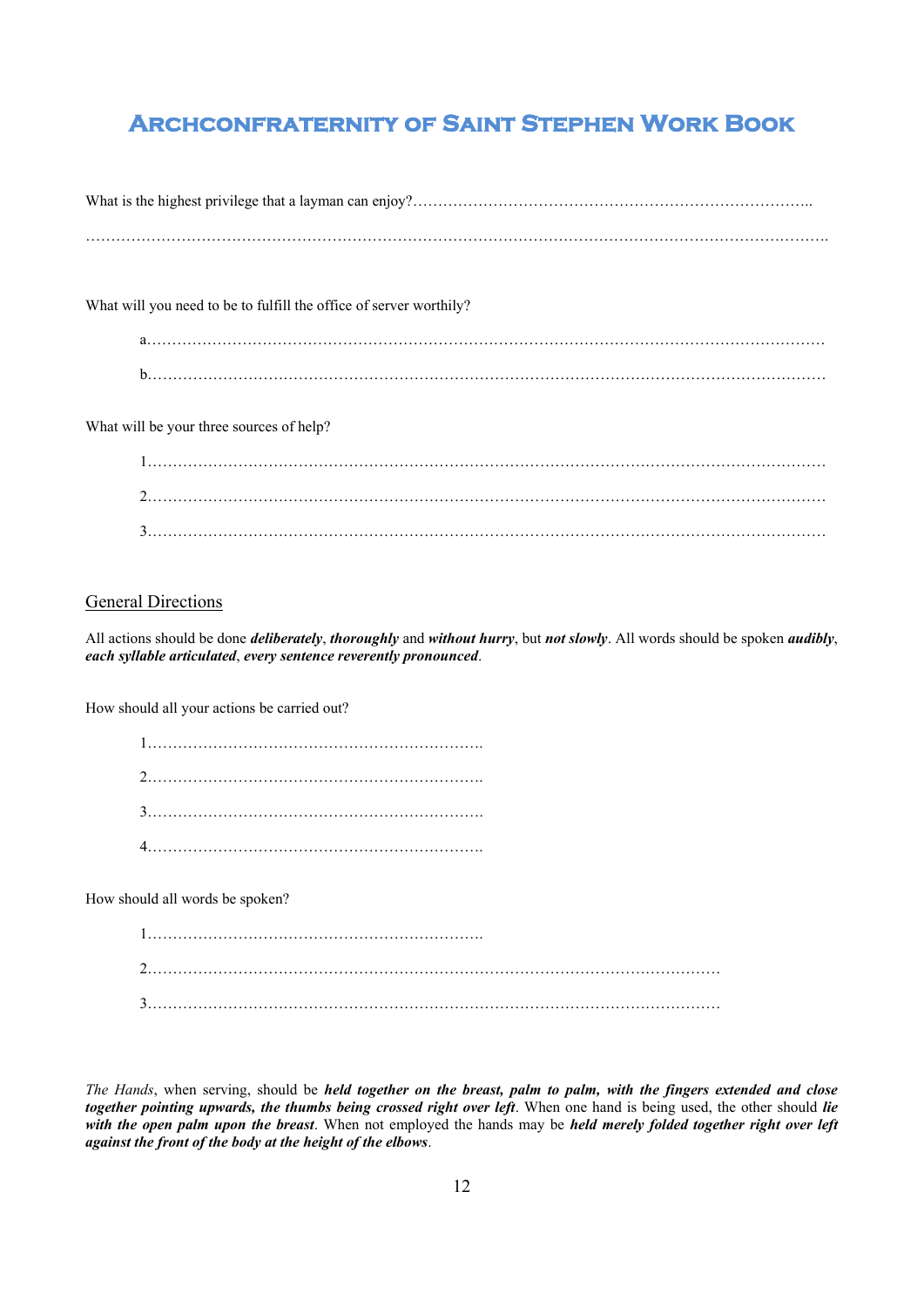| (When the server is seated in the sanctuary, the hands, with fingers extended and close together, should sit on the thighs.) |
|------------------------------------------------------------------------------------------------------------------------------|
|                                                                                                                              |
|                                                                                                                              |
|                                                                                                                              |
|                                                                                                                              |
|                                                                                                                              |
|                                                                                                                              |
|                                                                                                                              |
|                                                                                                                              |

*The Single Sign Of The Cross* should be made by *four distinct movements of the right hand* as follows :

| a. Dropping the left hand on the breast, raise the right hand with the fingers and thumb extended and close together, |
|-----------------------------------------------------------------------------------------------------------------------|
| and the palm turned inwards towards the face; and with the tip of the middle finger touch the center of the           |
| forehead, saying, In nominee (In the Name of)                                                                         |

- b. Then lower the right hand till the middle finger touches the breast above the left hand, saying, *Patris* (The Father)
- Pass the right hand across the breast till the middle finger touches the left shoulder, saying, et *Filii* (and of the Son)
- d. Then carry the right hand across to touch the right shoulder, in the same manner, saying, et *Spiritus Sancti* (and of the Holy Ghost), and join the hands again on the breast saying, Amen.

How many distinct movements make up the Single Sign of the Cross be made?……………………….……………………... Which hand is used in making the Sign of the Cross?……………………………………………………………………………… Describe the four distinct movements that make up the Sign of the Cross? a………………………………………………………………………………………………………………………... …………………………………………………………………………………………………………………………. …………………………………………………………………………………………………………………………. …………………………………………………………………………………………………………………………. b………………………………………………………………………………………………………………………... ………………………………………………………………………………………………………………………….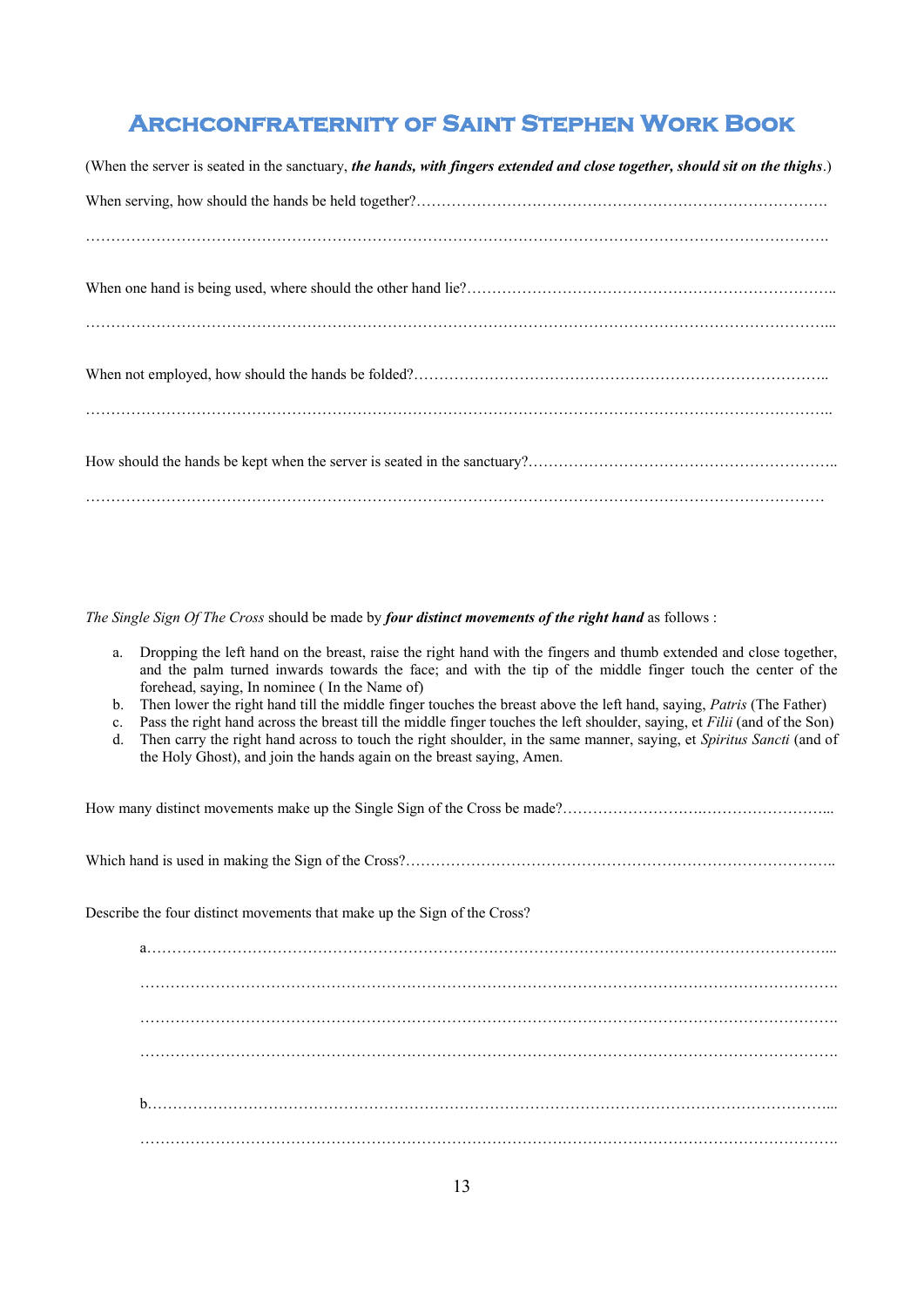$\mathfrak{c}$ . The contract of the contract of the contract of the contract of the contract of the contract of the contract of the contract of the contract of the contract of the contract of the contract of the contract of the contrac d………………………………………………………………………………………………………………………... …………………………………………………………………………………………………………………………. ………………………………………………………………………………………………………………………….

*The Triple Sign of the Cross* is made with the right hand in the following manner : letting the left hand fall upon the breast, raise the right hand in front of the eyes with the palm towards the face, the fingers extended close together and pointing towards the left, and the thumb close to the palm, but the end of it turned inwards so as to touch the forehead; then, by a movement of the whole hand, trace the sign of the Cross with the tip of the thumb, firstly, on the center of the forehead; secondly over the lips, by lowering the hand opposite the mouth; and thirdly, on the breast by lowering the hand again just over the left hand; then rejoin the hands on the breast as usual.

How is the Triple Sing of the Cross made? …………………………………………………………………………………….. …………………………………………………………………………………………………………………………………

…………………………………………………………………………………………………………………………………

…………………………………………………………………………………………………………………………………...

*Reverences*, or *bows*, are *simple*, *moderate* and *profound*. A simple reverence is made by *bowing the head only*; a moderate reverence is made by *bowing the head and shoulders*; a profound reverence is made by *bowing forward the whole upper part of the body from the hips*. The latter is only made *when standing* and affects the *priest alone*.

What is another word for reverence?…………………………………………………………………………………………...

What are the three types of reverences?

1…………………………………………….. 2……………………………………………... 3………………………………………………

Describe a simple reverence?…………………………………………………………………………………………………… Describe a moderate reverence?………………………………………………………………………………………………… Describe a profound reverence?………………………………………………………………………………………………… …………………………………………………………………………………………………………………………………... Does a server ever make a profound bow?……………………………………………………………………………………… In what position is a profound reverence made?…………………………………………………………………………………………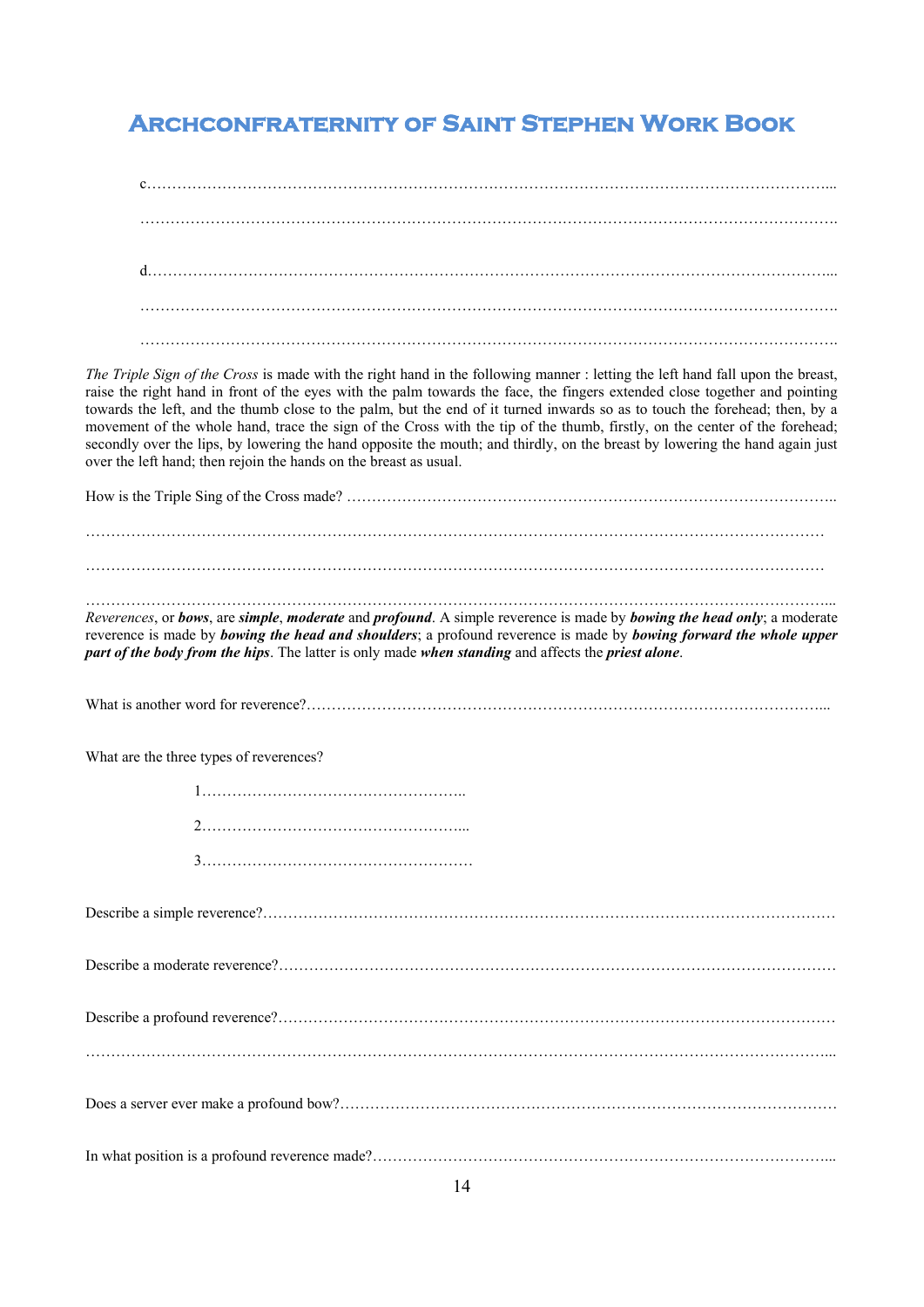*Genuflections* are *single* and *double*. A single genuflection is made by *dropping the right knee to touch the ground near the left heel*; a double genuflection is made by *kneeling with both knees on the ground, a moderate reverence being then made before rising*.

What two types of genuflection are there?

| Walking and Turning. All movements in the sanctuary should be noiseless and graceful. When two or more servers are<br>together, they should move as one body.<br>The rule for turning is : Never unnecessarily turn your back on the Blessed Sacrament. To observe this rule, remember,<br>whenever you have to turn away from the altar, either by your right or left, always to turn back again the reverse way, so as<br>never to turn completely round. |
|-------------------------------------------------------------------------------------------------------------------------------------------------------------------------------------------------------------------------------------------------------------------------------------------------------------------------------------------------------------------------------------------------------------------------------------------------------------|
|                                                                                                                                                                                                                                                                                                                                                                                                                                                             |
|                                                                                                                                                                                                                                                                                                                                                                                                                                                             |
|                                                                                                                                                                                                                                                                                                                                                                                                                                                             |
| Lighting the Candles. To light the candles use a taper lighted from the Sanctuary Lamp, and always begin with the candle<br>or candles on the Epistle side of the altar. When there are several candles to be lighted on each side, begin with the one<br>nearest to the crucifix, and light in order from the topmost downwards.                                                                                                                           |
|                                                                                                                                                                                                                                                                                                                                                                                                                                                             |
|                                                                                                                                                                                                                                                                                                                                                                                                                                                             |
|                                                                                                                                                                                                                                                                                                                                                                                                                                                             |

…………………………………………………………………………………………………………………………………...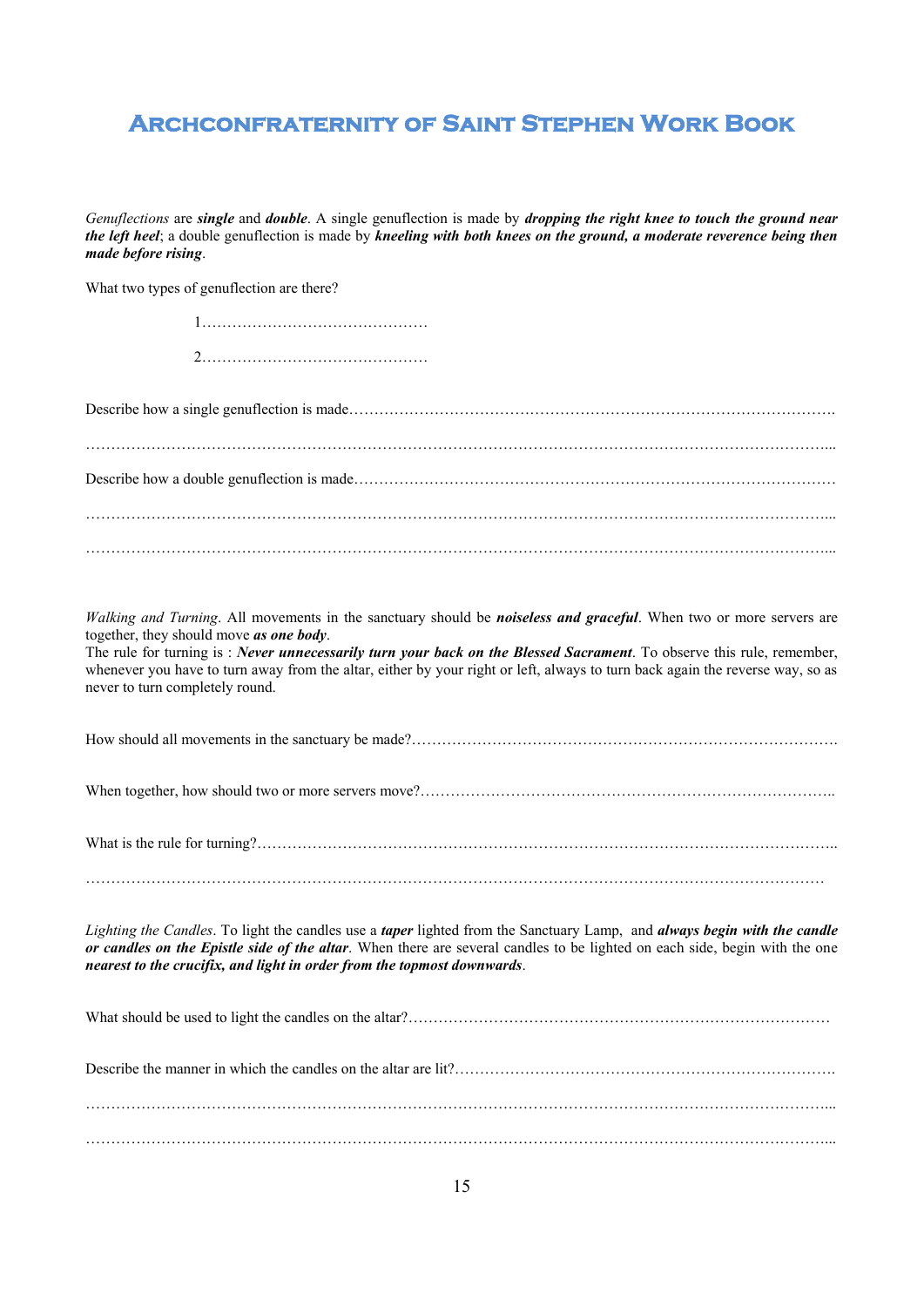# …………………………………………………………………………………………………………………………………...

*To Extinguish the Candles* reverse the whole of the above order, and *begin with the candle or candles on the Gospel side of the altar*, and if there are several candles to be put out, with the *candle farthest from the crucifix and lowest down*, proceeding upwards so that the *first candle that was lighted will be the last one extinguished*.

*The Bell* is rung with the *right hand* as follows : Grasp firmly the handle of the bell, then raise and immediately lower so as to sound two distinct strokes at each time of ringing (or use a swivel action depending on the type of bell). The bell is rung at the *Sanctus* (three rings), at the *Hanc igitur* (one ring), at *each genuflection* (one ring) *and Elevation* (three rings) *during the Consecration*, and at the *Domine, non sum dignus* (one / two / three rings) At the *end of the second elevation of the Consecration* the bell may be rung a little longer. It is also a local custom to ring the bell at the *minor elevation* (one ring).

What hand is used to ring the bell?……………………………………………………………………………………………...

When is the bell rung during the Mass and for how many rings?

When may the bell be rung a little longer?……………………………………………………………………………………...

The Bell is *not rung* by the server serving Low Mass at a side altar, during Exposition of the Blessed Sacrament, or any solemn service at the high altar, or from the *Gloria in excelsis* on Holy Thursday until the *Gloria in excelsis* on Holy Saturday. *A clapper* is used in place of the bell during this period – Maundy Thursday to Holy Saturday.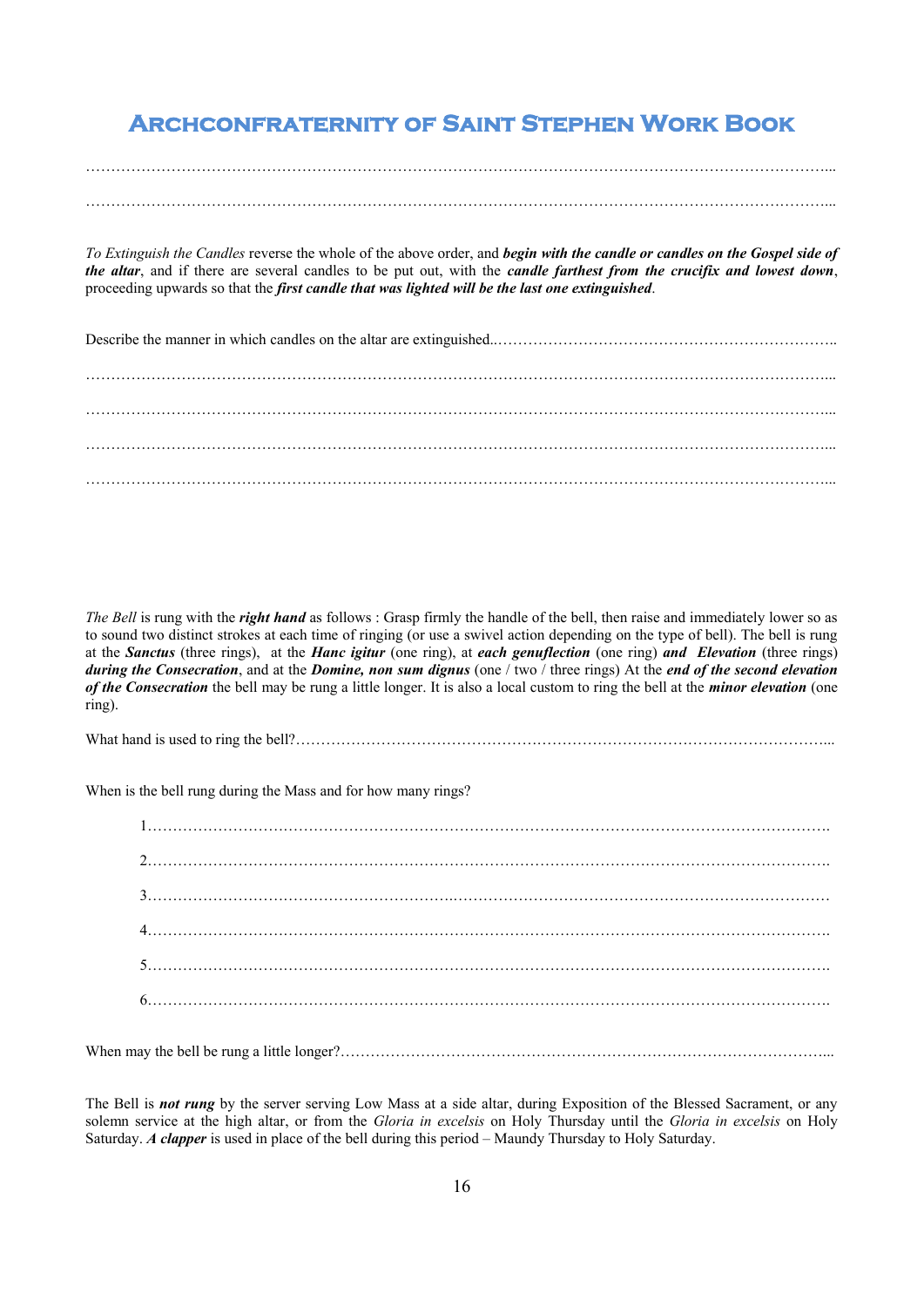If there is a solemn service at the high altar, can the bells be rung for a Low Mass at a side altar?……………………………………

What is used in place of a bell on Holy Thursday, Good Friday. and Holy Saturday? ………………………………………...

*The Thurible and Incense Boat* are used as follows : Before the fire is blessed, ie. on first entering the sanctuary, the thurifer should *grasp the chains of the thurible with his right hand just under the cap*, letting the thurible *swing freely from side to side*, and in his *left hand* he should carry the incense boat.

#### Particular Instructions

#### The Server in The Sacristy

*Behaviour*. All servers should take pride in punctuality, personal cleanliness and good behaviour, and while serving strictly avoid staring about them. The service in which they assist is no common service but sacred and solemn, and *the place is most holy*, therefore must the server constantly remind himself of the presence of God and His holy angels if he would serve well. The sacristy is the antechamber of the sanctuary and within the precincts of God's house; therefore the server will regulate his conduct and behave well there, after the example of the Holy Child and His saints. As a member of the Guild of St Stephen he will place himself under the protection of that faithful deacon and brave martyr, invoke his intercession and follow his example.

*Attendance*. Servers should be in the sacristy *at least ten minutes before the commencement of the service* at which they are going to assist.

*Silence*. *Strict silence* should be kept, and each server immediately on entering should *put on his cassock and surplice*, then kneel down and make his preparation. (The preparation prayers may consist of the Guild prayer, the collect; Direct, we beseech thee, etc., and the Hail Mary. The collect and Hail Mary are indulgenced. In some cases it may be better to make the *preparation before*, as well as the *thanksgiving after* Mass in the church. No server should leave the church after serving Mass without saying at least a Hail Mary.)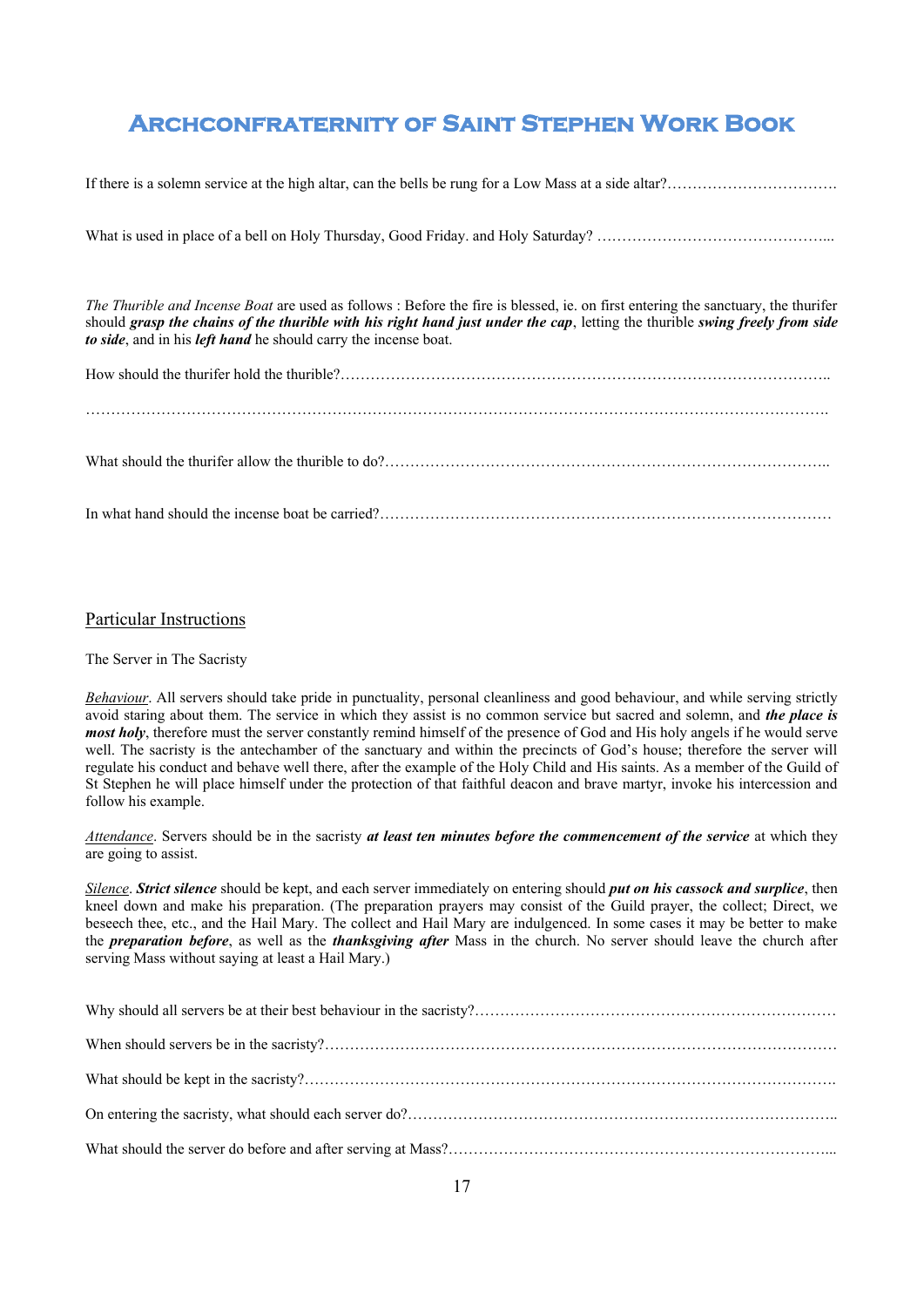The Server in The Sanctuary

#### Preparation of the Altar.

Where there is no sacristan, the server may prepare the altar and credence table for Mass as follows:

- 1. Remove the covering from the altar cloth.
- 2. Place upon the altar the *Missal stand* and altar cards. The Missal stand and the *small altar card* with the *Lavabo Psalm* on it are placed on the Epistle side, the other *small card with the Last Gospel* on the Gospel side, and the *large card* in the center in front of the tabernacle. When there is a last Gospel to be read from the Missal, the altar card with the Gospel of St John should not be placed on the altar.
- 3. Light the candles. (For Low Mass *two candles* must be lighted, one at each side of the altar. Epistle Side  $1<sup>st</sup>$ )
- 4. Place on the Credence Table :
	- a. the dish with the two cruets
		- i. one containing wine
		- ii. one containing water
	- b. the lavabo cloth
	- c. the finger-bowl or dish
	- d. the bell
	- e. the communion plate
- 5. If the altar is the Blessed Sacrament altar, the server should see that the *special finger glass and purificator* are placed close to the right-hand side of the tabernacle.

What four items should be placed on the altar in preparation for Mass?

Where should the following four items be placed on the altar?

| List all the items that should be on the credence table for Low Mass. |  |  |
|-----------------------------------------------------------------------|--|--|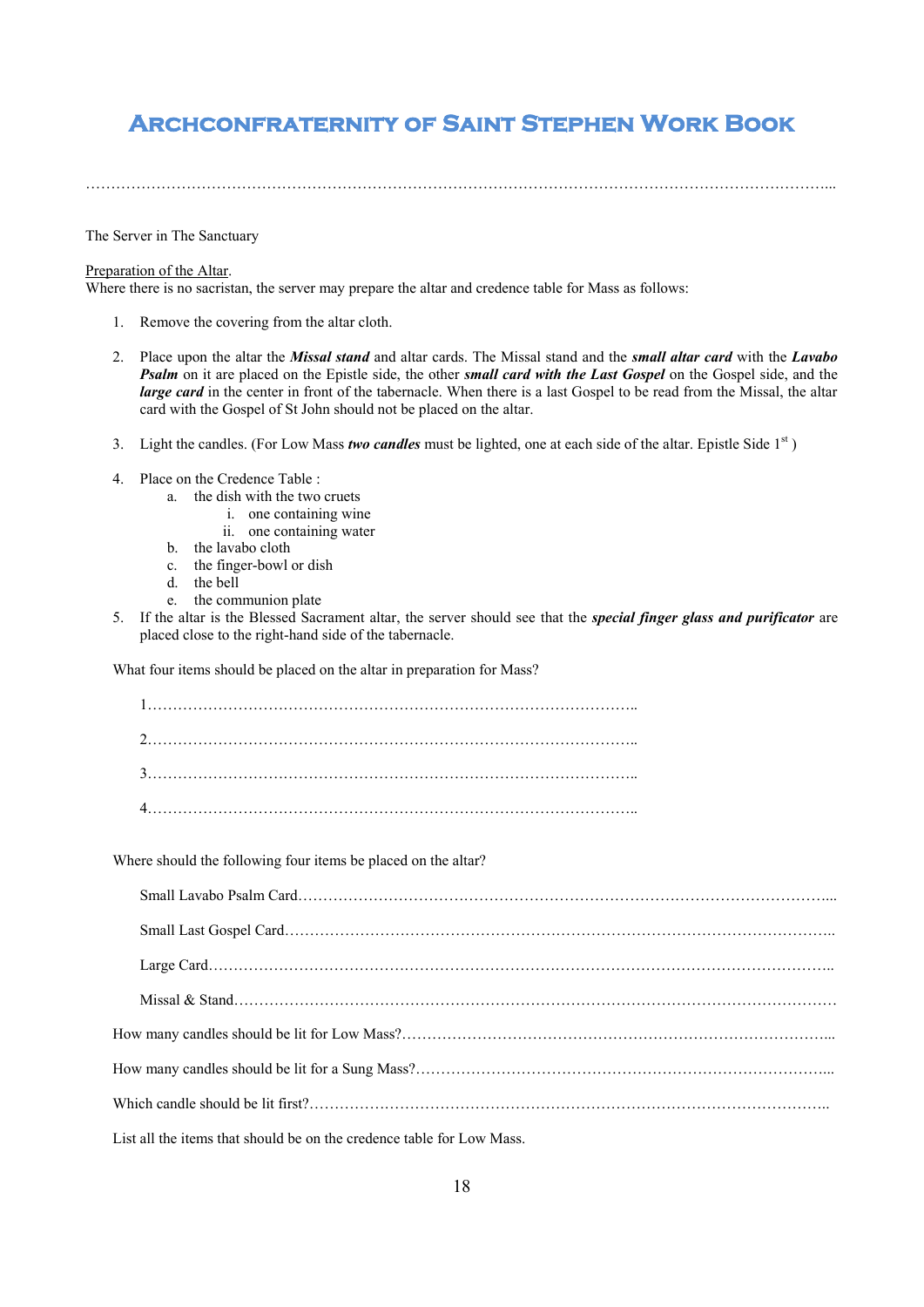What should be placed at the right side of the tabernacle?……………………………………………………………

**After Mass**, on returning to the sacristy, the server should wait for the priest, and together with him salute the crucifix; then bowing to the priest, the server should kneel to receive a blessing. If not required to assist the priest, the server returns to the sanctuary, and if no second Mass is to follow, may extinguish the altar candles (Gospel side first), remove the Missal and Missal Stand and altar cards from the altar, and cruets and finger-bowl / lavabo cloth from the credence table. The server then covers the altar and returns to the sacristy, taking off his surplice and cassock. Then without noise, the server leaves the sacristy and makes a short act of thanksgiving in the church.

#### How to Serve and Pray at Low Mass

Arrive in good time. If your have to pass through the church, kneel down, pray to Our Lord and say your Guild Prayer before serving. If you enter by the sacristy, vest first, and then go into church or a side-chapel and say your prayers. Always walk slowly and reverently. Genuflect to the ground, keeping your body upright, and facing forward. Prepare the cruets; light the candles beginning with the one at the Epistle side; prepare your book if you use one. Help the priest to vest. If you are not serving at the Blessed Sacrament Altar, tell the priest if you or other people want Holy Communion, stating the number. If you forget this, you can still present altar breads to the priest up till the Offertory, or even any time before the Elevation. Never talk or play in the sacristy.

When the priest is ready for Mass, take the Missal if this is the custom, bow to the Cross, and precede the priest, offering him Holy Water with your right hand and then making the sign of the Cross yourself. Ring the sacristy bell if this is the custom. (If you are carrying the Missal, lean it on your left arm to do all these actions.)

On reaching the Altar, be at the priest's *right*: receive the biretta if he is wearing it, kissing first his hand, then the biretta, and genuflect, even if the priest only bows. Put the biretta on the step or the credence table, and if you have to put the Missal on the stand, go round by the side.

Then if necessary, close the sanctuary gates, genuflect and go *the foot of the steps at the gospel side so as to be on the priest's left*. Have your book open ready. When the priest comes down and bows or genuflects, *kneel directly on the floor*.